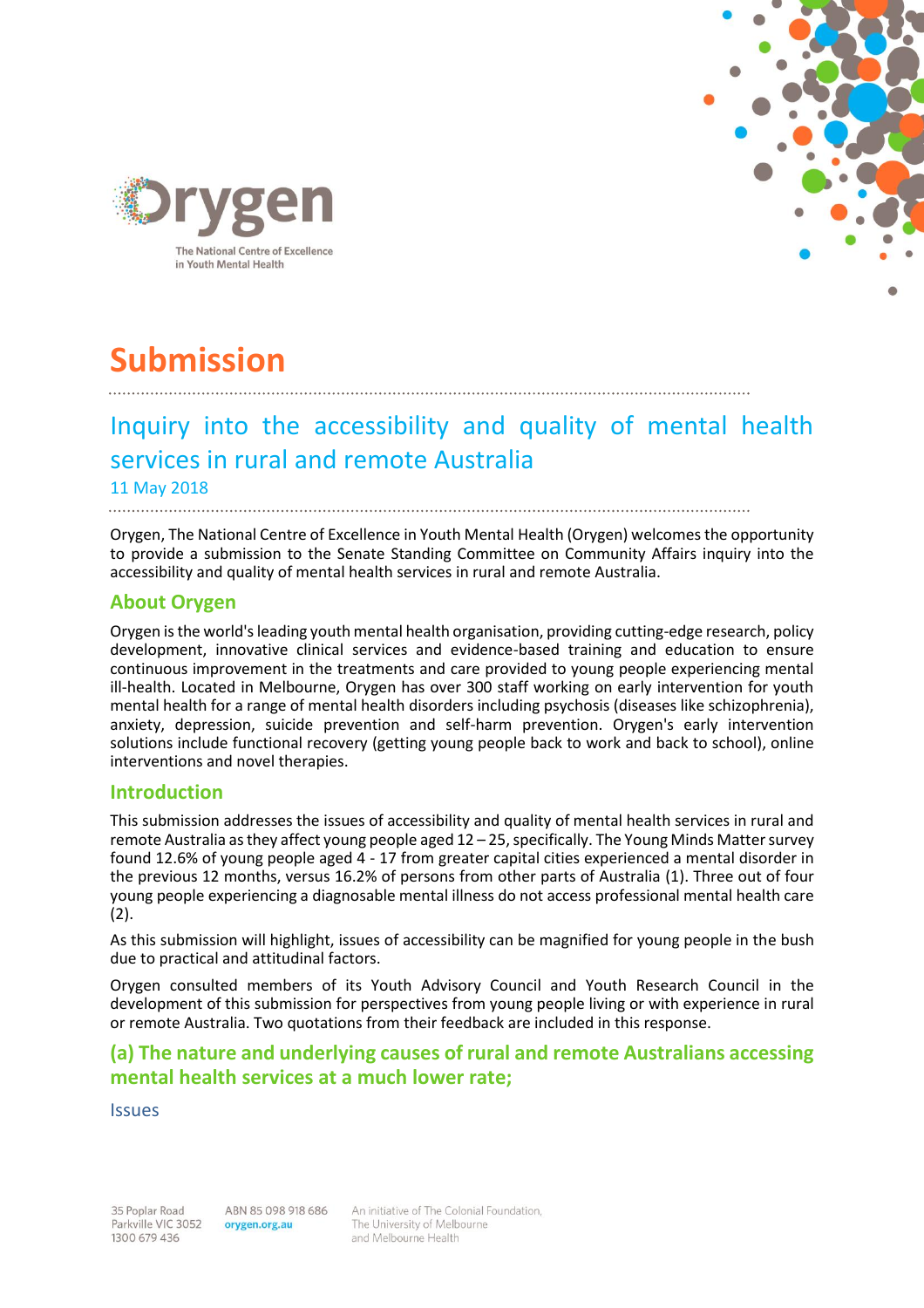#### **Understanding mental ill-health prevalence and experiences of rural and remote young people**

Orygen has raised the issue of a lack of data on youth mental health across a number of policy reports. This includes a lack of information about the prevalence, severity and complexity of mental ill-health among young people and the experiences of young people in help-seeking, including accessing and engaging with mental health services. As a priority, data on access to mental health care for young people in rural and remote areas is required to be able better understand and address the needs of young people in these communities.

#### **Practical barriers to early intervention and primary mental health services for young people**

Young people appear to access emergency departments for mental health services at a similar rate, whether in metro, rural and remote areas (3). However, the rates of access of Medicare-subsidised mental health services per population decrease significantly with rurality (4). A lack of early intervention and primary care mental health services is one of the greatest obstacles to accessing quality mental health care in rural and remote Australia.

#### *Distance*

In rural and remote areas, the distance to any kind of service, particularly one that caters for youth mental health, can be prohibitive (5). A review of headspace centres following nine rounds of the headspace rollout highlighted that while over 66% of young people in major cities live within a 10-km radius of a headspace centre, as few as 1% of young people in remote Australia live within a 30-km radius of a centre (6). Not surprisingly, most people attending headspace live within 10 km of the centre they attend (7).

Young people under 18 cannot drive themselves to appointments or centres, relying on parents or older friends or relatives to take them (8). Public transportation is often poor or non-existent in rural and remote communities. A reliance on someone else to be able to travel to an appointment raises issues of anonymity, which is already a concern in rural and remote areas where there is a high level of stigma surrounding mental ill-health. A lack of professional services and the need to travel were cited as barriers to help-seeking by 33.6% and 17.5% (respectively) of 11 – 18-year-olds in a study of rural Victorian adolescents (9), while transportation has been identified as an access barrier for young people nationally (6).

#### *Opening times*

Opening hours were identified in an independent headspace evaluation as one of the key barriers to accessing youth mental health services (6). Mental health services need to be funded to be able to provide care on weekends and until 9pm on weekdays for improved access and engagement.

#### *Cost*

Anecdotally, Orygen is aware of rural youth mental health services operating in areas where the socioeconomic disadvantage is such that many of the young people who attend are also offered basic sanitary kits, tampons and condoms because these items are unaffordable for the population serviced. The cost of travel to a service provider, combined with the possibility that bulk-billed services may not be available within a reasonable distance, can be prohibitive for young people seeking mental health care.

Socioeconomic disadvantage has a cyclical effect, where a downturned economy and unemployment not only limits access to mental health services, but also correlates with mental ill-health. Young people who are not participating in work or study are overrepresented at headspace centres at a rate of two times that of the general population (6). The Young Minds Matter report shows significantly higher prevalence of mental disorders in children and adolescents aged  $4 - 17$  years old whose parent(s) or carer(s) were not in employment (21.3% in two-parent or carer households compared to 10.8% where employed, and 29.6% in single-parent or carer homes compared to 17% where employed) (1).

ABN 85 098 918 686 orygen.org.au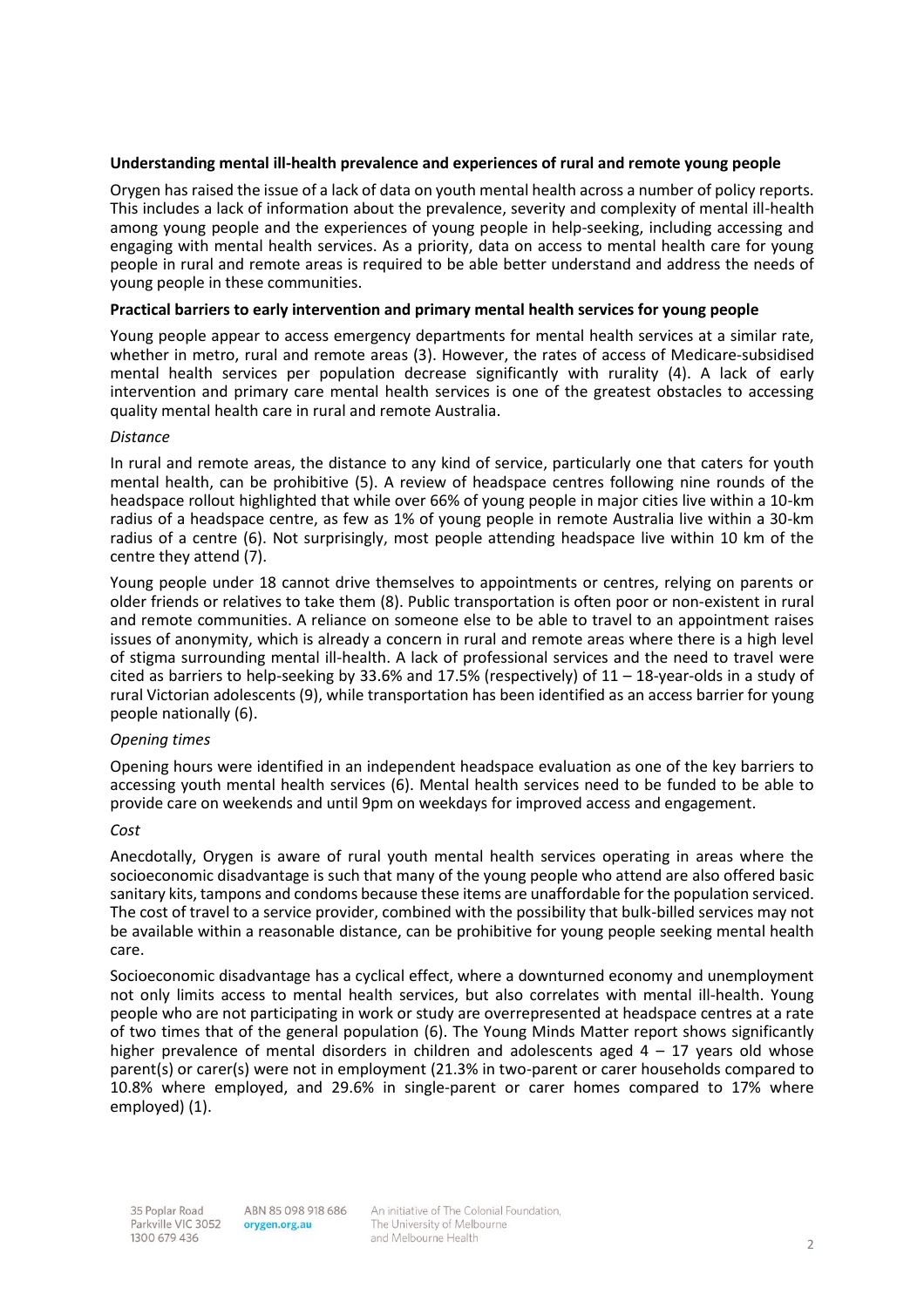#### *Workforce*

Extensive wait times to see the few health practitioner(s) available due to a minimal mental health workforce in rural and remote areas contribute to a lack of access by young people. This is discussed further in section C.

#### **Attitudinal barriers to mental health services for young people**

Attitudinal barriers, discussed in section E, have a significant impact on access to services in rural and remote Australia.

#### Recommendations

- 1. There is an urgent need to improve national data sets with targeted efforts to ensure data reflects the specific mental health experiences of young people in rural and remote Australia. All results gathered should include breakdowns by rurality, and should reflect the data of specific population groups that may be at greater risk of mental ill-health, such as Aboriginal and Torres Strait Islander young people.Service opening times need to enable young people (and their families or carers) to attend without requiring time off of school and/or family member's work.
- 3. The Australian Government should consider investigating and scoping new models of care, such as outreach and satellite services, technology services and utilising community services (such as schools), that may be able to address the practical barriers currently limiting access to mental health care for young people in rural and remote areas.

# **(b) The higher rate of suicide in rural and remote Australia;**

#### **Issues**

#### **High rates of suicide by young people**

Suicide was the leading cause of death for 15 – 24 year olds in Australia in 2015 (10). Australian Bureau of Statistics data demonstrates that the rate of intentional self-harm (suicide) resulting in death of children aged  $5 - 17$  years from 2012 – 2016 was 3.2 outside of greater capital cities, compared with 1.8 in greater capital cities (11). The Young Minds Matter report shows that 12 – 17 year olds outside greater capital cities who had experienced a major depressive disorder showed percentages 6.5% higher for suicide ideation, 13.6% higher for suicide planning, and 9.6% higher for attempting suicide than for those living in greater capital cities (1).

Any plan to address the higher rate of suicide in rural and remote Australia should consider the helpseeking preferences and particular factors of suicide risk for young people within these communities. Stakeholders and young people consulted for the Orygen Raising the Bar report on youth suicide prevention believed current Australian Government suicide prevention activities had not fully considered or addressed these factors and preferences (10). In order to effectively address youth suicide, including for rural and remote young people as a priority population, the Australian Government must commit to the development of a targeted and evidence-based Youth Suicide Prevention Plan in collaboration with young people.

*"In farming communities, financial strain and resistance to seek help when faced with mental health are the two major contributing factors... This strain felt by farmers is far reaching - as when farmers suffer financially an entire farming community does. Businesses lose customers, schools lose kids, sports teams lose players and a community is left fractured by financial strain and lack of opportunity… The financial strains, pressure of future seasons, lack of community, geographical distance and no desire to access a mental health service, suicide becomes an answer." — Young person*

ABN 85 098 918 686 orygen.org.au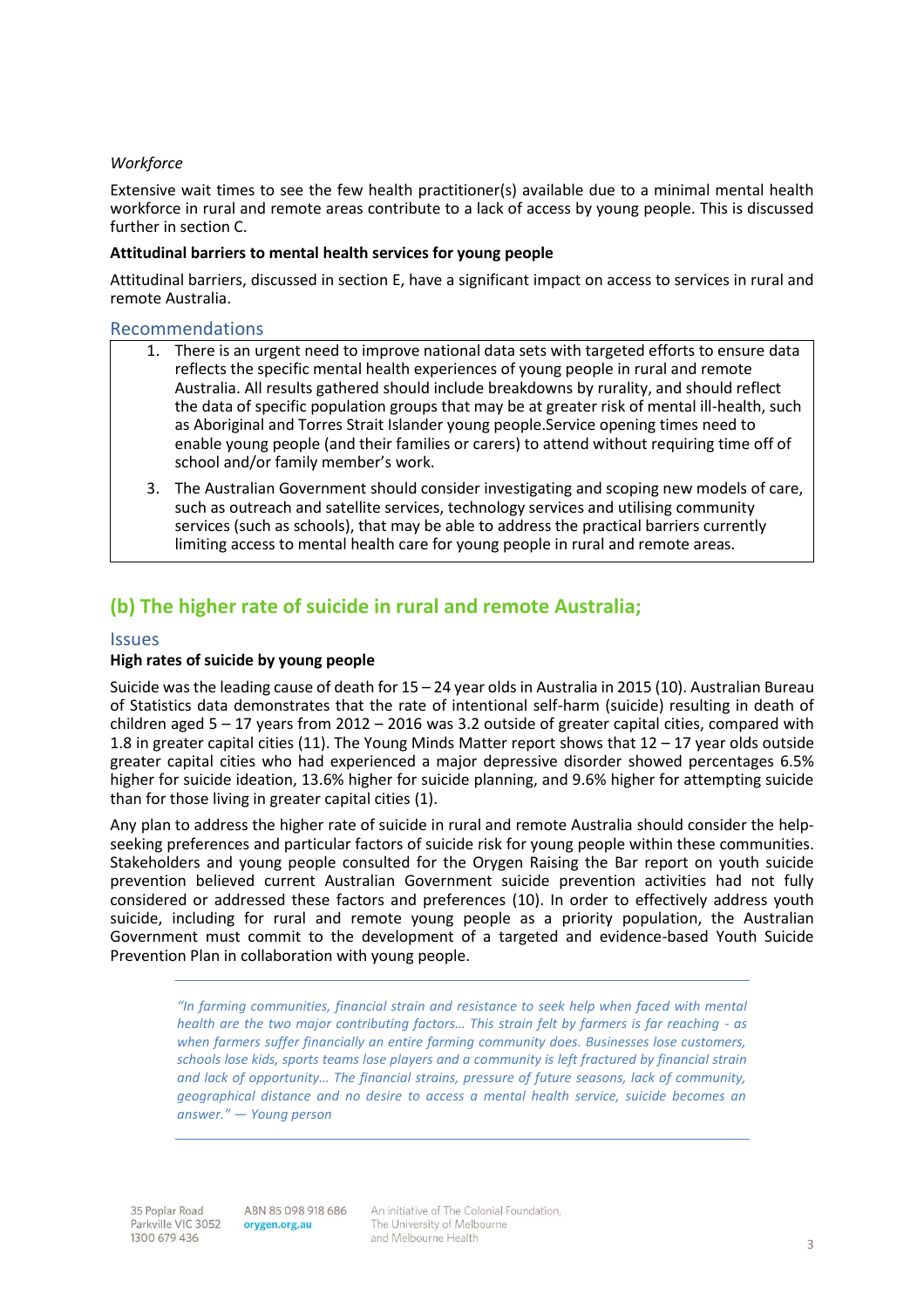#### **Suicide clusters**

Suicide clusters occur when the rate of suicide per area or unit of time is higher than expected. A study of suicides in Australia from 2010 – 2012 found young people's suicides were more likely to be part of a suicide cluster in time and space than adult suicides, while three out of five suicide clusters of young people occurred in very remote areas (12). Suicides by Aboriginal and Torres Strait Islander young people and adults were both more likely to be part of a suicide cluster than not (12).

Suicide clusters may be caused by a contagion effect, which may be increased in rural and remote areas where the impact of a suicide is widely felt due to the inherent smallness of population.

Unfortunately, current systems do not provide data in time to make a real-time impact in postdischarge and postvention services. Emergency department self-harm presentation and suicide attempt data should be collected from all rural hospitals, and systems linked to coronial investigations for timely data, so that emerging issues such as suicide clusters can be addressed immediately, similar to what occurs for infectious diseases. National, sentinel coordination is required to ensure data is available throughout all rural and remote areas of Australia.

headspace School Support is mobilised when a suicide occurs within a school community. This postvention response, along with suicide prevention activities and direct and safe conversations, is necessary in all primary and secondary schools and tertiary institutions across Australia to help address suicides before a cluster occurs.

#### **Community measures**

The community initiatives discussed in section E are important to suicide prevention activities across a community. The Australian Government should facilitate community initiatives through integration across sectors, including establishing cross-portfolio mechanisms in support of a Youth Suicide Prevention Plan that address the needs of vulnerable populations of young people, in particular, those living in rural and remote communities and Aboriginal and Torres Strait Islander young people.

Primary Health Network (PHN) suicide prevention funding should be allocated for youth-specific measures, including connecting with and upskilling community workforces such as in primary care, schools, police and other community services in youth mental health. Other PHN-funded measures should include technology initiatives and community-based postvention activities designed for the needs of the particular rural and remote community.

The data and outcomes emerging from the community-based suicide prevention model trials currently being conducted by 12 PHNs, as well as the data from state-funded trials, will be integral to the implementation of effective models across Australia's rural and remote communities. Orygen notes that only one metropolitan trial site (Perth South) specifically focuses on youth suicide prevention. Youth-specific data and outcomes should be drawn from each trial site in order to effectively address youth suicide prevention across Australia, including in rural and remote areas.

#### Recommendations

- 1. A Youth Suicide Prevention Plan that contains a specific focus on priority populations, such as young people living in rural and remote areas, is urgently needed.
- 2. Sentinel coordination of hospital discharge and coronial investigation data is required for a responsive indication of potential suicide clusters.
- 3. Continued resourcing for headspace School Support in rural and remote areas, as well as continued support for national crisis service infrastructure, including Lifeline, Kids Helpline and beyondblue, will increase rural and remote youth suicide prevention and postvention.
- 4. All PHN suicide prevention community-based trial sites should collect specific data demonstrating outcomes for young people to address the higher rates of youth suicide across all parts of Australia, particularly rural and remote regions.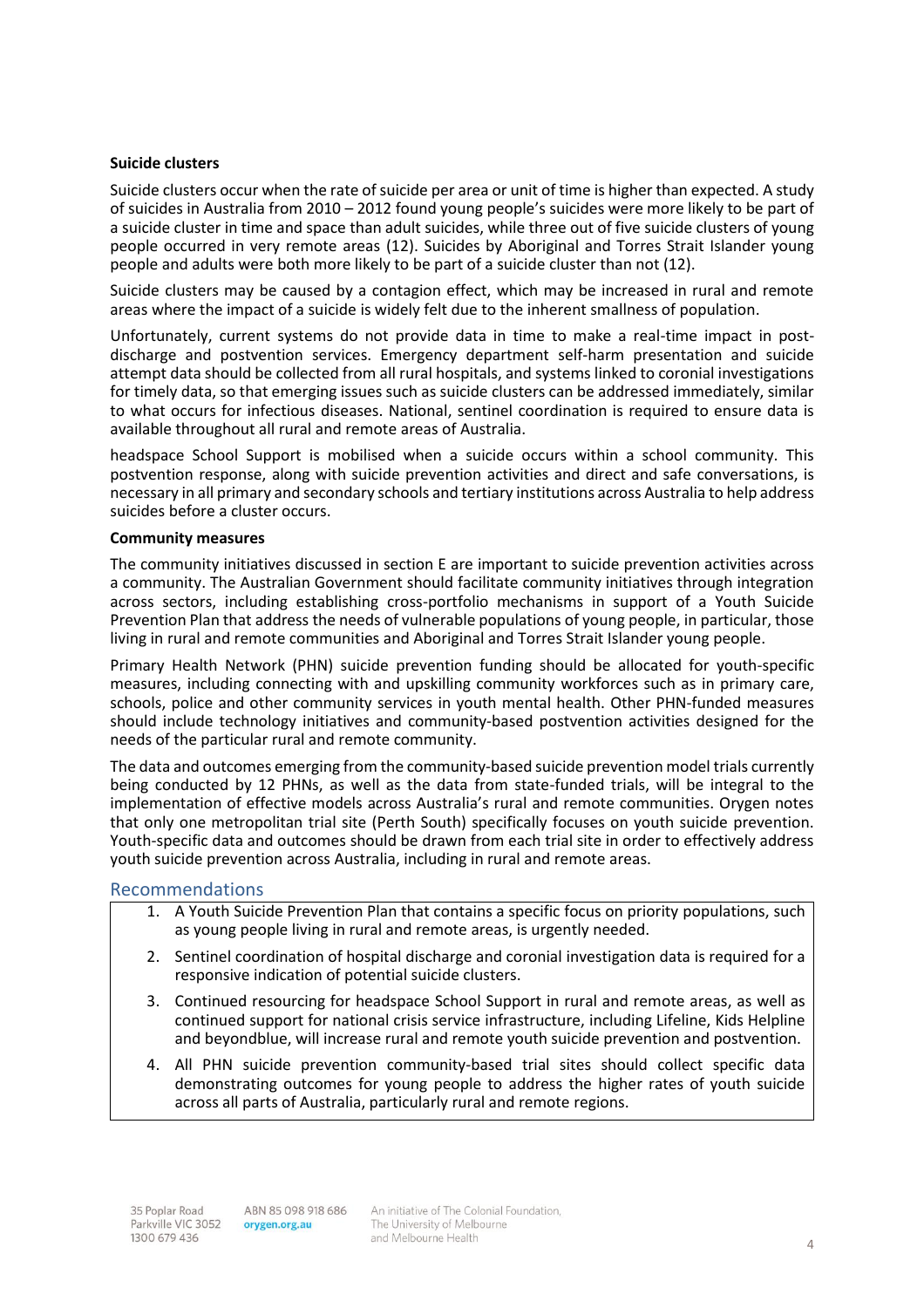# **(c) The nature of the mental health workforce;**

#### Issues **Workforce shortages**

#### *Health workforce*

Workforce shortages are particularly pronounced in Australia's regional, rural and remote areas (13), with 23.2 FTE psychologists per 100 000 population in very remote areas (compared with 102.6 FTE in major cities) (14) and 2.1 FTE psychiatrists (compared with 15.8 FTE in major cities) (15). There are 31.6 FTE mental health nurses employed in very remote areas, compared with 90.4 FTE in major cities (15).

With an already reduced workforce in rural and remote Australia, there are even fewer health professionals that are adept at addressing the mental health issues and common comorbidities that affect young people. This can lead to extensive waitlist times for practitioners that are considered youth-friendly. For example, Orygen is aware of a  $9 - 12$  month waiting period to see a psychologist considered acceptable to young people in parts of the Gippsland region in Victoria.

Orygen acknowledges the 2018-2019 federal budget announcement for investment in mental health nurses through the Royal Flying Doctors Service. It will be important to gain an understanding of the uptake of these services by young people in rural and remote areas as the program is rolled out.

Workforce shortages are often addressed by a revolving workforce, including locum doctors and nurses. Constantly changing staff makes it difficult for young people in a community to feel consistency or to develop the rapport often needed to broach the subject of mental health.

#### *Peer workforce*

In addition to an expanded health workforce, an increased peer workforce in rural and remote Australia is important to help engage young people who may not otherwise seek care. Without replacing clinicians, youth peer workers support young people to make connections and navigate the services available to them. Peer support has been linked to lower hospital 'admission rates and longer community tenure' (16). A rural and remote peer workforce should be scaffolded by professional and supervisory support.

#### **Training the existing workforce**

Given the limited number of mental health professionals for the general population in rural and remote areas, the likelihood of a 'youth specialist' is minute. All health practitioners in the bush require training and regular upskilling to ensure they are able to effectively work with young people and to 'implement evidence-based practice in youth mental health care' (2). Improved access to workforce development resources, including online training and appropriate supervision, will help to ensure fidelity of treatments in youth mental health across rural and remote regions.

#### *Community workforce*

In addition to the health workforce, other professionals that come into regular contact with young people should be trained in basic mental health knowledge and awareness. With appropriate mental health literacy, school staff, sports coaches, community leaders, juvenile justice workers, social service workers, and alcohol and other drug workers could act as gatekeepers to the health system, and would be helpful in directing young people to seek support for mental, physical and sexual health issues. For example, the Young Minds Matter report found that of children aged  $4 - 17$  with emotional or behavioural problems, 40.5% were first identified at school (1). School counsellors were found to be particularly important. However, an anecdotal response to Orygen from a young person living in a rural farming community indicates a lack of school counsellors and no engagement on the topic of mental health at primary school.

#### Spotlight**:** Live4Life – Macedon Ranges

The Live4Life program is a community-based initiative responding to increased mental ill-health, self-harm and suicide among young people in the region. The local council joined with community

35 Poplar Road Parkville VIC 3052 1300 679 436

ABN 85 098 918 686 orygen.org.au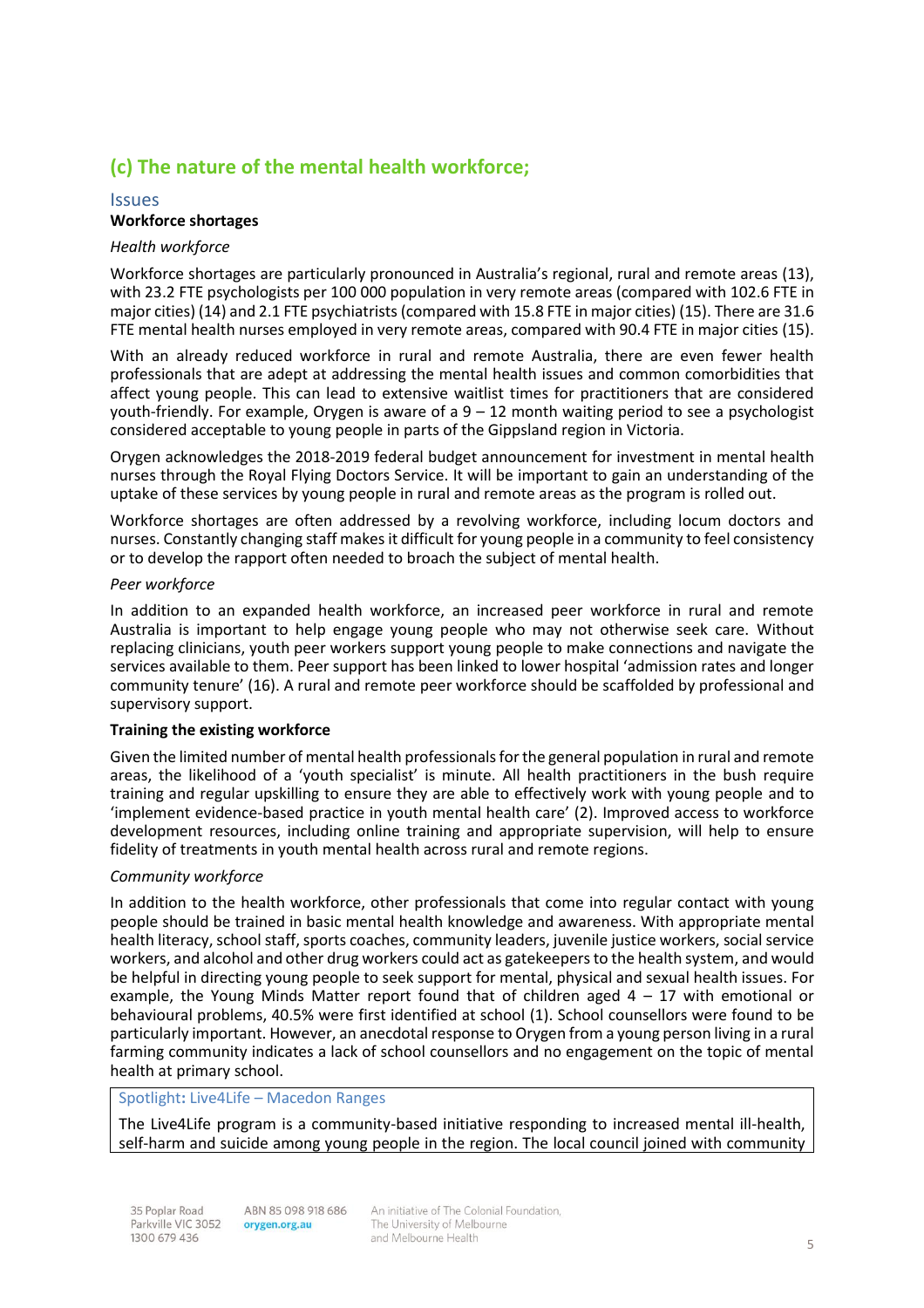partners and all local secondary schools to deliver targeted and accredited Mental Health First Aid to students, teachers, parents/carers, first-responders and community leaders. The program also develops student Mental Health Ambassadors, who are mentored and trained, and who coordinate events aimed at younger secondary students. Currently, over 10% of the local population have received mental health training through this program, which has been reported as increasing the resilience of the community (17). The Youth Live4Life charity was created out of this program, which now empowers and provides continued support to the Macedon Ranges program as well as programs in two other Victorian communities.

#### *Cultural competency*

Cultural competency training is also required to ensure all health professionals and health gatekeepers working in rural and remote regions understand the youth cultures of the regions, and diversity within those cultures. Cultural appropriateness of services was identified as a barrier to help-seeking in an independent headspace evaluation (6).

#### **Telehealth**

Telehealth, which is discussed further in section F, can help to service rural and remote areas where there is a lack of appropriate workforce.

#### Recommendations

- 1. The Australian Government should continue to increase the rural and remote workforce through incentives and training opportunities that promote regional, rural and remote work to doctors, nurses and allied health practitioners.
- 2. The Australian Government should give consideration as to how best to recruit and support the peer workforce in rural and remote locations.
- 3. Professional development and training opportunities are important to upskill the health workforce, as well as other professionals working with young people, to improve the youth mental health literacy of rural and remote communities.

# **(d) The challenges of delivering mental health services in the regions;**

#### Issues

#### **Outreach and innovative service models**

The early intervention and headspace models have been shown to deliver quality mental health care to young people (6). Continued roll out of these models across Australia, including regional and rural Australia, will provide more evidence-based services in range of young people in the bush. headspace has had a large uptake in regional parts of Australia, with 39% of young people utilising the service living in inner and outer regional areas (higher than the proportion of young people across Australia who live in regional areas) (6). However, in more rural and remote areas, the thin spread of workforce and vast distances can affect the fidelity of the models. Parts of Australia may not have the population size or workforce to set up full services, particularly those that cater to moderate to severe mental health needs. These areas may be better served by funding effective outreach and satellite services.

There is currently further work needed to understand if some of the evidence-based models that have been trialled in urban areas can be translated with the same fidelity in rural and remote areas. Some outreach clinics have had success in facilitating access to youth mental health services by Aboriginal and Torres Strait Islander young people, young people accessing alcohol and other drug services and young people experiencing homelessness (18). An independent headspace evaluation found headspace staff identified outreach services to be a 'strategy for enhancing headspace services' (6).

ABN 85 098 918 686 orygen.org.au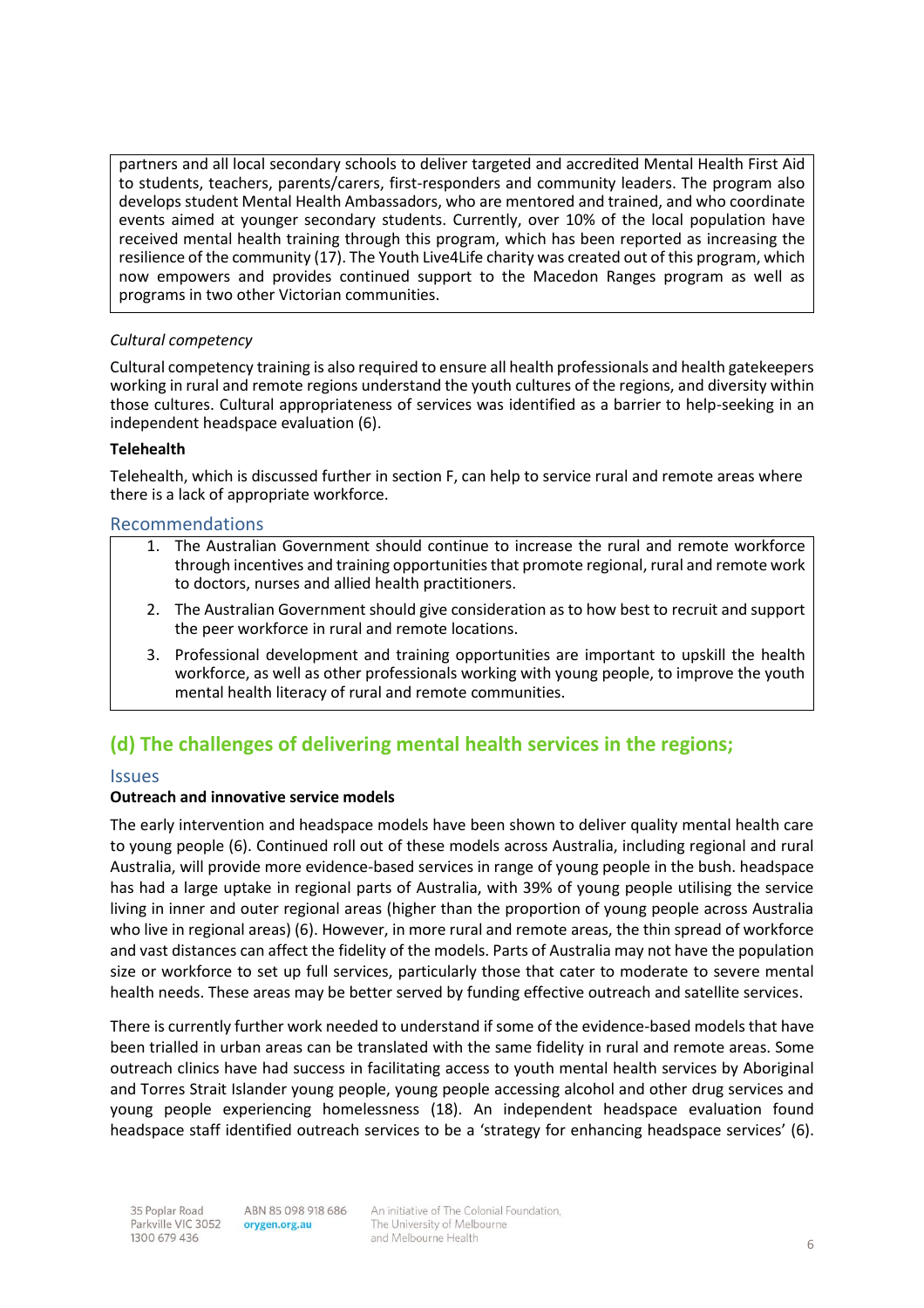Funding is needed for research, development and assessment of outreach and satellite models intended to optimise delivery of care within the resources available. This data will highlight the effectiveness of an outreach or satellite service in comparison to population size, spread and characteristics.

#### Spotlight – South Gippsland and Bass Coast

Researchers at Orygen are currently undertaking a study funded by the Gippsland PHN to investigate four separate small clinics that work together to cater to youth mental, physical and sexual health and drug and alcohol use as the South Coast Youth Clinic Partnership. They are run by local GPs or practice nurses at medical centres, schools, and a community arts centre, and provide much needed services in areas where there are otherwise none (19). This research should help Orygen and the Gippsland PHN to better understand how the services came into existence, who the young people are that attend these services and how the services have made themselves sustainable.

The Australian Government should consider funding research into rural and remote service delivery, and should work to co-design services in these regions with young people to ensure their access and acceptability.

#### **Systems approach**

While the youth mental health workforce is limited in rural and remote areas, other professionals who work with young people can act as mental health gatekeepers, as discussed in section C. PHNs and Local Hospital Networks (LHNs) should be involved in coordinating these services from a mental health point of view, as they may be best placed to understand the needs of the local region and to help different services collaborate, rather than operate in a disjointed fashion. The Australian Government should lead this initiative and ensure any programs used across systems are based on evidence. Orygen would be well placed to provide technical advice and support on the development of resources to support a systemic model that meets the mental health needs of young people.

#### Recommendations

- 1. The Australian Government should fund research, development and evaluation of service delivery models that would be effective in rural and remote areas, including small outreach and satellite services and other innovative models across rural and remote communities. There should be a focus on how these models can augment the current national youth mental health platform headspace and evidence-based early intervention services.
- 2. The federal, state and territory governments should guide PHNs and LHNs to coordinate evidence-based systems approaches to youth mental health across rural and remote communities.

# **(e) Attitudes towards mental health services;**

#### **Issues**

#### **Acceptability of services – preference data**

The acceptability of a service is crucial to access by young people in any environment, including rural and remote locations. Services that appeal to adults and older people may not be considered acceptable from a youth perspective. A study of young people in rural Victoria aged 11 – 18 years old and living in areas of moderate rurality showed a preference for seeking help for a mental health issue from a school counsellor over any other professional (54.5% of young people surveyed, with 29% listing school counsellor as their first choice) (9). Top reasons given for young peoples' first preferences included: 'prior positive experiences or an existing rapport' (46.4%), a 'belief that the professional was competent and appropriately qualified to help them' (27.8%) and the 'convenience of the professional's location' (17.8%) (9).

ABN 85 098 918 686 orygen.org.au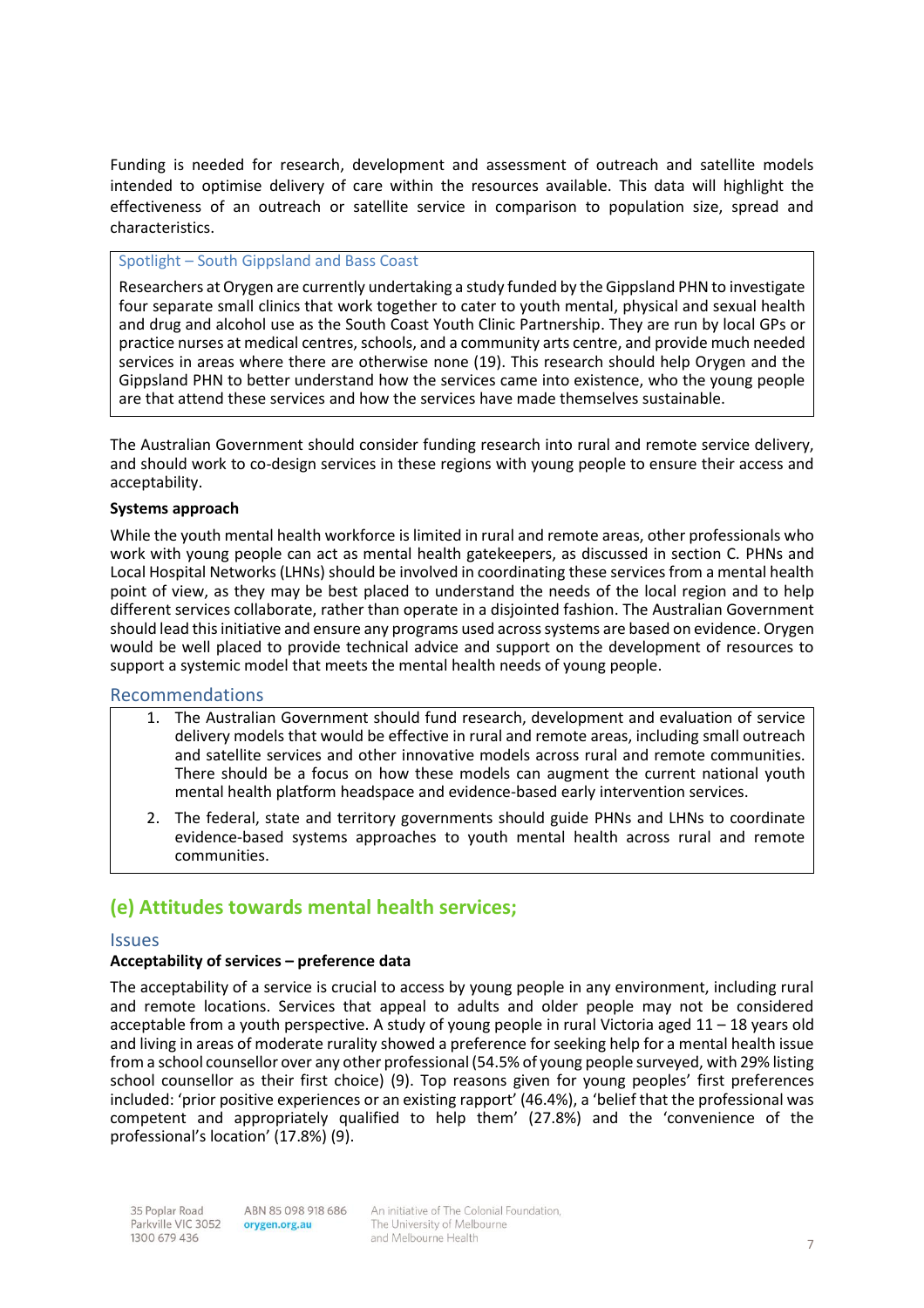Further research is necessary to understand young people's preferences and attitudes in rural and remote areas across the whole of Australia.

The nature of small-knit communities results in members of the community often knowing the local health worker in a personal, social or family context. This dual-relationship or the potential for it can be a barrier for young people from seeking help, as it may give rise to concerns about confidentiality or judgement. There is a need for an increased understanding among rural young people and communities of confidentiality in a health care context, including that confidentiality is important to establishing the therapeutic relationship and that there can be limits to confidentiality (20).

#### **Community initiatives to improve mental health literacy and decrease stigma**

The fear of judgement or gossip was identified by 32.1% of rural Victorian adolescents aged  $11 - 18$ when asked about barriers to seeking professional health for a mental health issue (9). Social exclusion, stigma and gossip throughout a community about all mental health disorders except substance abuse disorders was a theme for rural Victorian high schoolers in a separate study looking at barriers to helpseeking (8). Stigma may be more confronting in small communities where there is a higher likelihood of others becoming aware of a young person's attendance at a headspace or other mental health service, even by simply seeing the young person enter the service (6).

Rural and remote Australia's culture of stoicism, resilience and self-sufficiency have been suggested in studies and through Orygen's engagement with young people as a contributor to stigma and an additional barrier to help-seeking (8).

> *"As country kids, you grow up to be self-sufficient and extremely resilient. You learn to deal with problems on your own and not to complain." — Young person*

A study showed some rural young Victorians who advised they would not seek professional help for mental ill-health (44.3% of total respondents), were willing to seek help from their community, including friends (57%) and family (43.8%) (9). Family members have been shown to provide 'emotional support, discussion and encouragement' for young people attending headspace (6). Efforts to address stigma in rural and remote communities should include addressing the mental health literacy of families, as they offer critical support in helping young people feel comfortable accessing services.

As discussed in section C, improved knowledge and collaboration with all areas of the community, including schools, sports, and social services may help community members to identify mental illhealth, including risk of early psychosis (21).

#### **Specific populations**

There are specific populations of young people which may have increased prevalence of mental illhealth in rural and remote Australia, such as Aboriginal and Torres Strait Islander young people, LGBTIQ young people, culturally and linguistically diverse (CALD) young people, and young men. For example, young men aged 15 – 29 living outside of major cities have an identified increased rate of suicide that is nearly two times the rate inside major cities (22).

These populations may also have distinct help-seeking preferences and attitudes towards mental health services. For example, the independent headspace evaluation found that one-third of staff interviewed thought headspace services required improved 'engagement practices with Aboriginal young people' (6). Many mental health services that do not focus on a person's whole social and emotional wellbeing are not seen as culturally appropriate for Aboriginal young people (23). This is a significant reason for an Aboriginal young person's lower likelihood of engagement, but higher likelihood to require acute inpatient care (24). Further research is needed into the impact of norms on the health and help-seeking preferences of these population groups. Guidelines produced should be evidence-based and developed with direct input from young people in these population groups.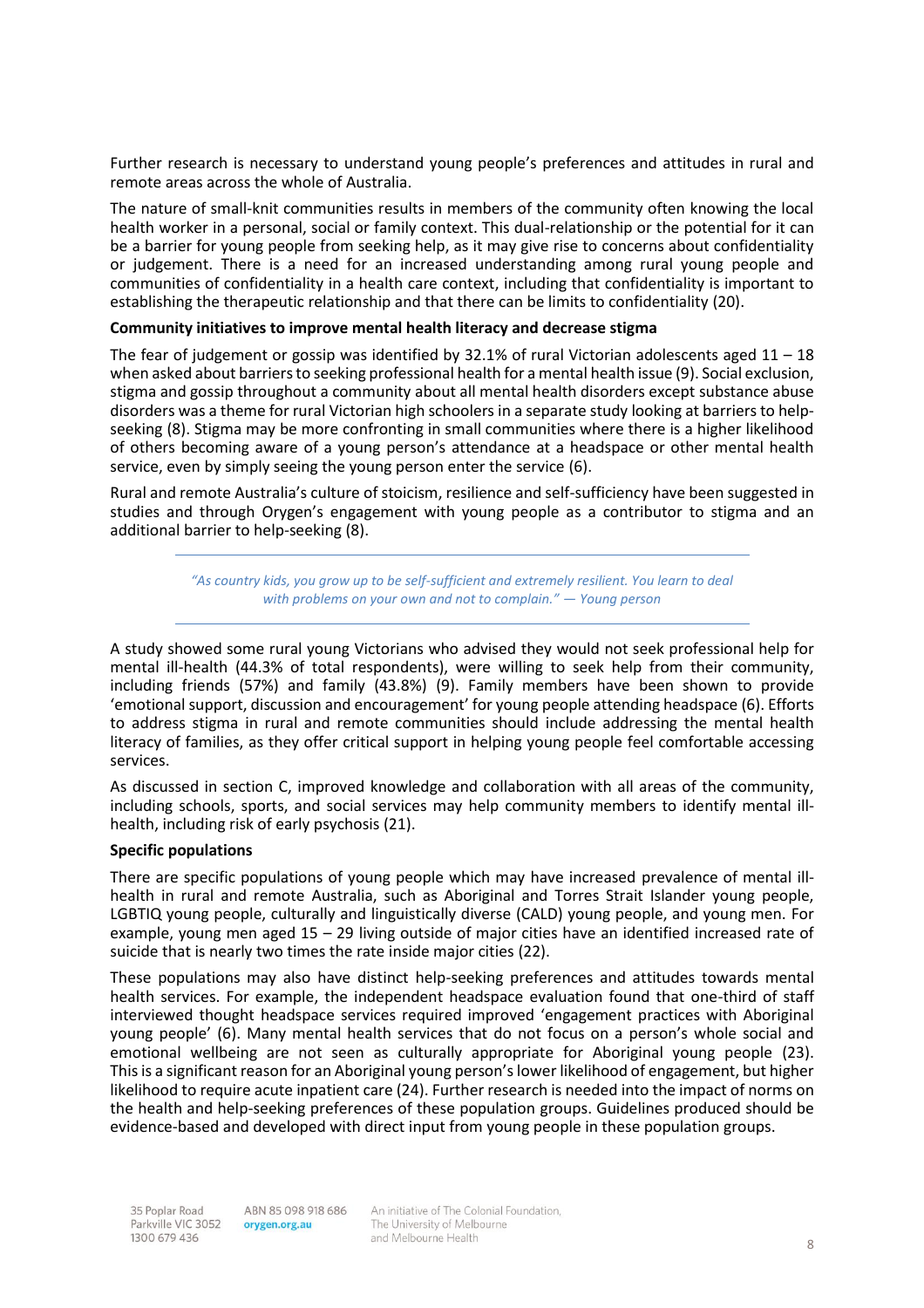#### Recommendations

- 1. The Australian Government should consider funding research into the help-seeking preferences and attitudes of young people in rural and remote regions across Australia. Funding should cover research into reasons for rural and remote young people not seeking help and reasons for quick disengagement from services
- 2. Targeted funding for the development, implementation and evaluation of innovative services co-designed with young people is necessary to increase access to youth mental health services in the bush.
- 3. The Australian Government should address the culture of stigma towards mental ill-health in rural and remote regions by improving mental health literacy in families and communities.
- 4. In order to effectively engage the young people in their catchment, PHNs need to understand the specific local populations, such as refugee populations or Aboriginal and Torres Strait Islander populations. After a needs assessment, targeted efforts should be used to design services that meet the needs of the local population. Efforts should include working in partnership with young people from the area who are members of local population groups.

# **(f) Opportunities that technology presents for improved service delivery; and**

#### **Issues**

Technology platforms present a means to help solve some of the mental health access issues facing young people in rural and remote communities by providing services where none exist. There are many opportunities for technology; however, Orygen remains cognisant that technology cannot be a replacement for face-to-face services, particularly while real and extensive internet connectivity hindrances exist.

#### **Information access on mental health supports**

Access to online information about mental health is important, particularly if a young person faces stigma in their help-seeking. The Australian Government has pulled together a set of 'Teleweb' resources to benefit people experiencing 'mild to moderate mental disorders… and particularly those people in rural and remote areas who face barriers in accessing face-to-face services' (25). While this is a helpful informational resource, there is little evidence that existing online platforms are being accessed by and benefiting a greater proportion of people in rural and remote communities, including young people.

The Australian Government's Head to Health website, intended to provide low-level support for mild mental health presentations, should be reviewed to better understand who is using it and their experiences with it. The website should add value to young people in their engagement with support and services online through: age-appropriate youth interface, connections to available face-to-face mental health services and suicide prevention initiatives of the user's local PHN, and measures to address existing gaps in cultural and language barriers to help-seeking. The information provided should include opportunities for care, including telehealth options and how to engage in them. Online information services should seek to translate into help-seeking behaviours. Any upgrades and updates to the website should be co-designed with young people from rural and remote communities in order to facilitate uptake of this resource by this population.

#### **Quality care delivery**

*Telehealth*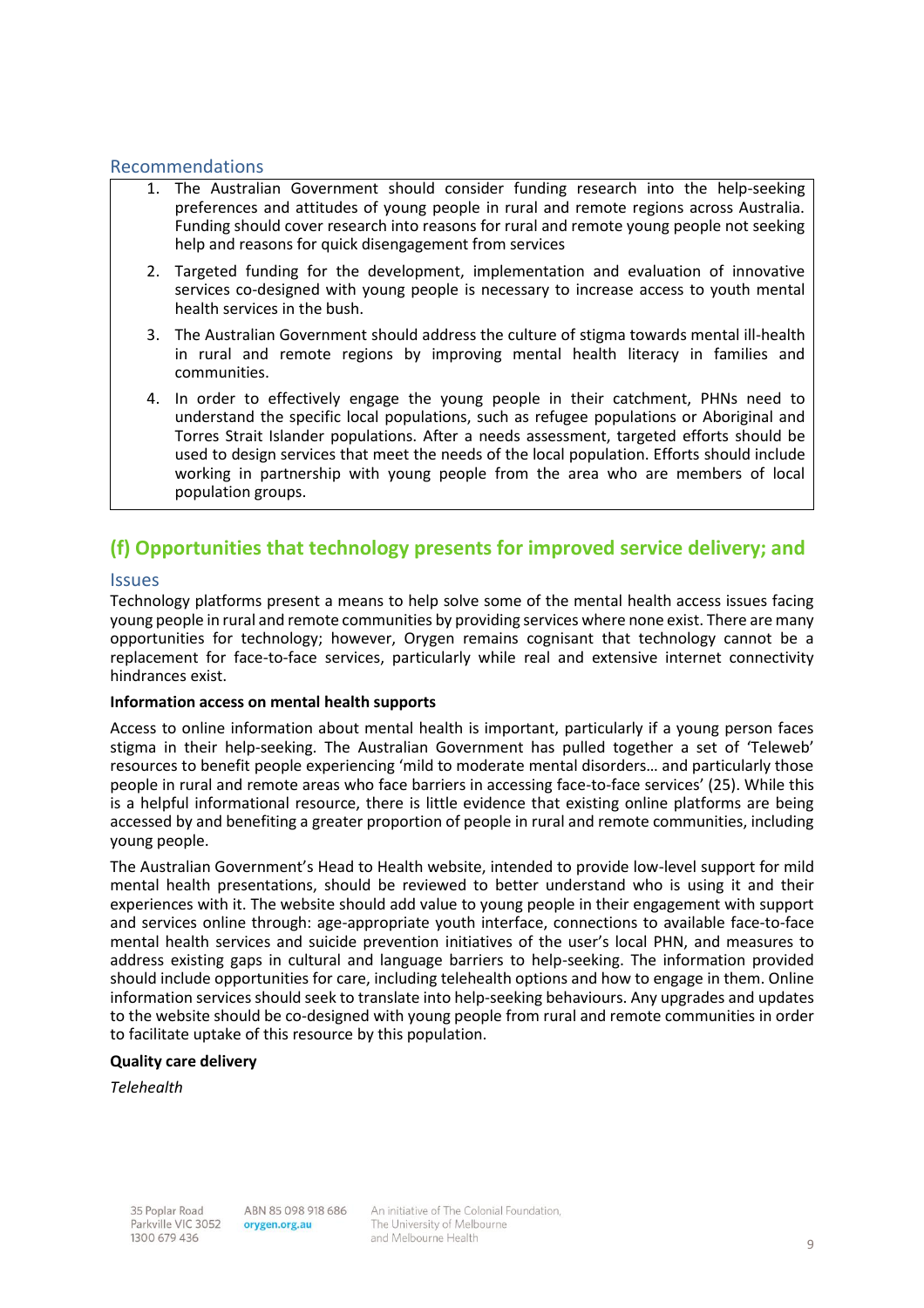Medicare Benefits Schedule (MBS) data for all medical telehealth claims processed by mid-2016 demonstrate that 45.4% of services were used by consumers in outer regional, remote or very remote areas (26).

In relation to mental health specifically, the Australian Government has recently increased access to psychological services for rural and remote young people, enabling seven of 10 Better Access services provided by psychologists or other allied health workers to be accessed via telehealth (27). However, access may be severely hindered by the requirement for a consumer, who must be located in Modified Monash Medical areas  $4 - 7$ , to meet with the particular provider face-to-face during one of their first four sessions. In reality, this MBS measure may do little to ease the burden on health professionals already working in rural and remote regions. The Australian Government should investigate usage and outcome data by rurality to identify the impact of this new initiative.

Other practical issues may make telehealth more difficult for young people in rural and remote communities, in particular, any requirement to have a health professional on location, and any requirements restricting the video communications to be completed at a health facility that does not offer extended hours. As telehealth relies on streaming video services, any internet infrastructure difficulties will also hinder access to telehealth in the region.

#### *Tele-case conferencing*

Telehealth case conferencing may be a critical part of care for young people with chronic and complex mental ill-health in rural and remote areas. However, the MBS only supports case conferencing that includes a GP (28). Limiting case conferencing item numbers to those with a GP excludes young people in rural and remote areas where there is limited GP access, even though an Aboriginal Health Worker or primary care nurse may be providing care to them.

#### *Therapeutic intervention services*

Online therapeutic services are ideally used in connection with face-to-face care, rather than as a replacement (29). They may also be used more readily by young people who are already engaged in mental health care rather than improving engagement with people who do not seek face-to-face help. Funding for new technologies is important, but should not be to the detriment of funding in-person services.

Web-based services, such as eheadspace and Kids Helpline, provide links to online health practitioners for young people in rural and remote areas; however, usage data indicates that they are mainly used by young people in metropolitan areas. For example:

- A review of eheadspace clients demonstrated that 7.5% of young users lived in outer regional areas (compared to an 8.8% population spread) and 0.9% of young users lived in remote or very remote areas (compared to a 2.2% population spread) (7). While the rates of use are not far off the total percentage of population, they do not demonstrate the increased engagement in rural and remote areas that may have been expected from the provision of mental health services online.
- Kids Helpline Statistical Summaries reveal that of contacts from 5-25-year olds with known levels of rurality,<sup>1</sup> 72% were from major cities, 20% were from inner regional areas and 8% of contacts were from outer regional/remote areas (per the Australian Statistical Geography Standard) (30). Phone contacts were also found to be more frequently used by young people in outer regional and remote areas, while web chat usage was more frequent for young people in major cities (30).

In order for new technologies to help address rates of access in rural and remote communities, there needs to be an understanding of why young people in rural and remote areas are not engaging in the current services available. Research into this will be critical to provide more effective services through technology in the future, as will the involvement of young people in the design and development of

 $\overline{a}$ 

 $1$  Kids Helpline rurality information was only known for approximately 34% of contacts.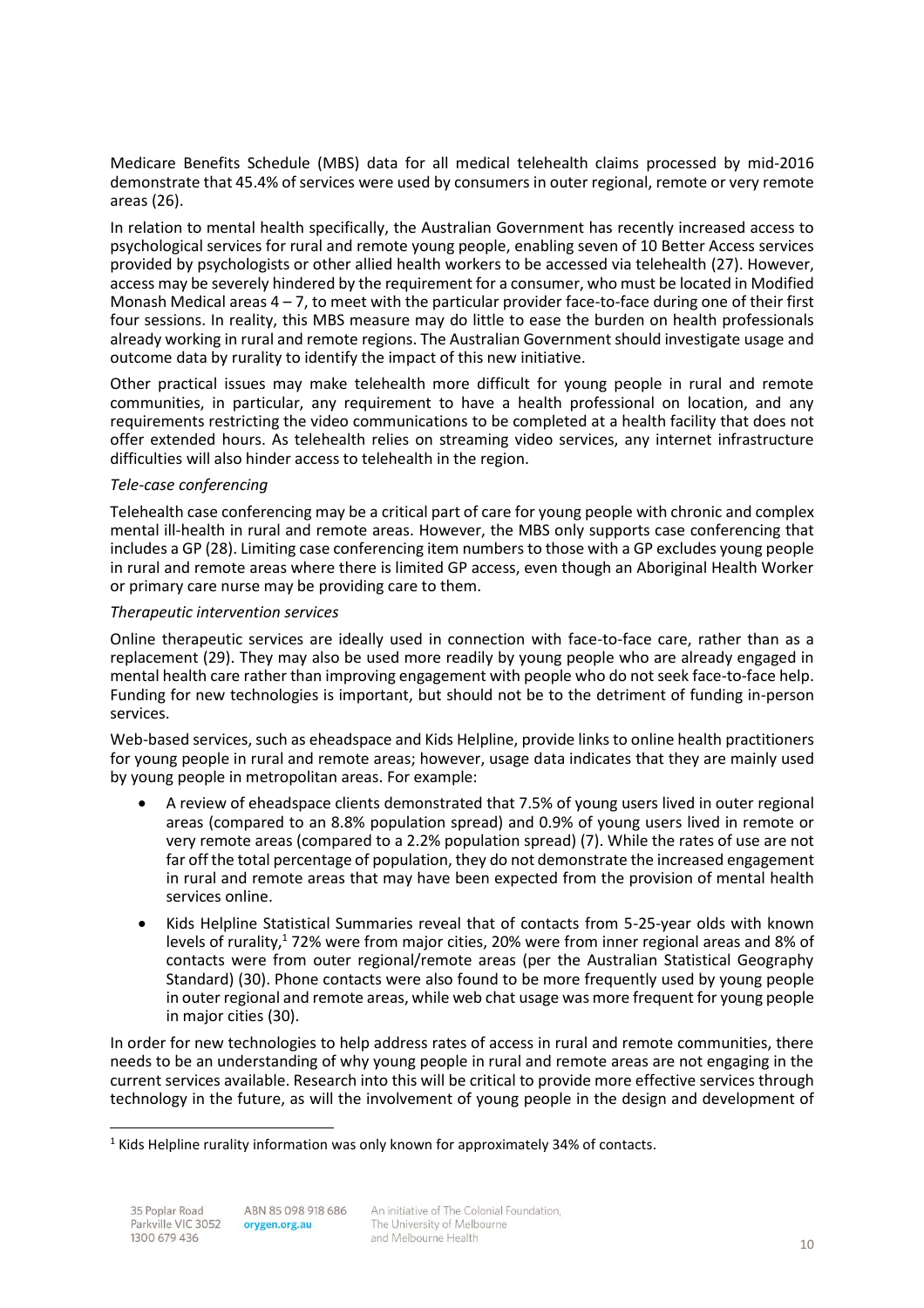online mental health services, to ensure they are appropriate, acceptable and accessible for this age group.

#### *Functional recovery*

Functional recovery is an integral part of youth mental health care to help reduce the risk of relapse. However, rural aftercare is often completely separated from acute inpatient care, particularly if the young person travelled long distances to a metropolitan area to receive acute care. Technology platforms, such as Orygen's Moderated Online Social Therapy (MOST) platform, can help to aid full functional recovery through online evidence-based therapy and social media moderated by online clinicians.

MOST delivers professional support, peer-to-peer social networking, and interactive comic-based therapy modules in an integrated online platform that is accessible at any time and from any location with internet connectivity. To date, Orygen has undertaken 16 research trials that have disseminated 10 interventions to hundreds of young people online, including those in rural and remote communities. A recent trial offered MOST to young people seeking support for emotional distress, 28.4% of whom lived in rural areas and 2% of whom lived in remote locations. Preliminary results indicate significant reductions in depression and loneliness during participants' involvement in the trial. Platforms such as MOST may play a role in facilitating functional recovery for its users, and have potential to benefit young people in rural and remote communities that cannot easily access face-to-face recovery supports. Further research is needed to validate engagement with and the effectiveness of online therapeutic approaches for young people, including young people in rural and remote communities.

#### Recommendations

- 1. Funding towards technology services should be in addition to, rather than in place of, funding for face-to-face services.
- 2. Measurable outcomes for young people should be a focus for all online platforms. Evaluation of new technologies, including the Australian Government Head to Health website, is important to better understand what works and what does not work to engage young people in mental health care online, and why young people in rural and remote areas are not engaging in available online interventions at an increased rate. All updates and new platforms should be co-designed with young people from targeted communities, such as rural and remote areas, to increase engagement.
- 3. If not already doing so, the Australian Government should measure usage and outcome data for telehealth and tele-case conferencing by rurality to be able to improve the service structure as necessary.
- 4. The Government should continue to help fund platforms such as eheadspace, Kids Helpline and MOST in trialling, delivering and evaluating evidence-based therapy and recovery services, as these platforms have the potential to improve upon the care and recovery services available for young people in rural and remote communities.

## **Further information**

For further information and follow-up relating to this submission, please contact:

#### **Kerryn Pennell**

Director, Strategy and Development

Orygen, The National Centre of Excellence in Youth Mental Health

kerryn.pennell@orygen.org.au

03 9342 2829 0419 535 567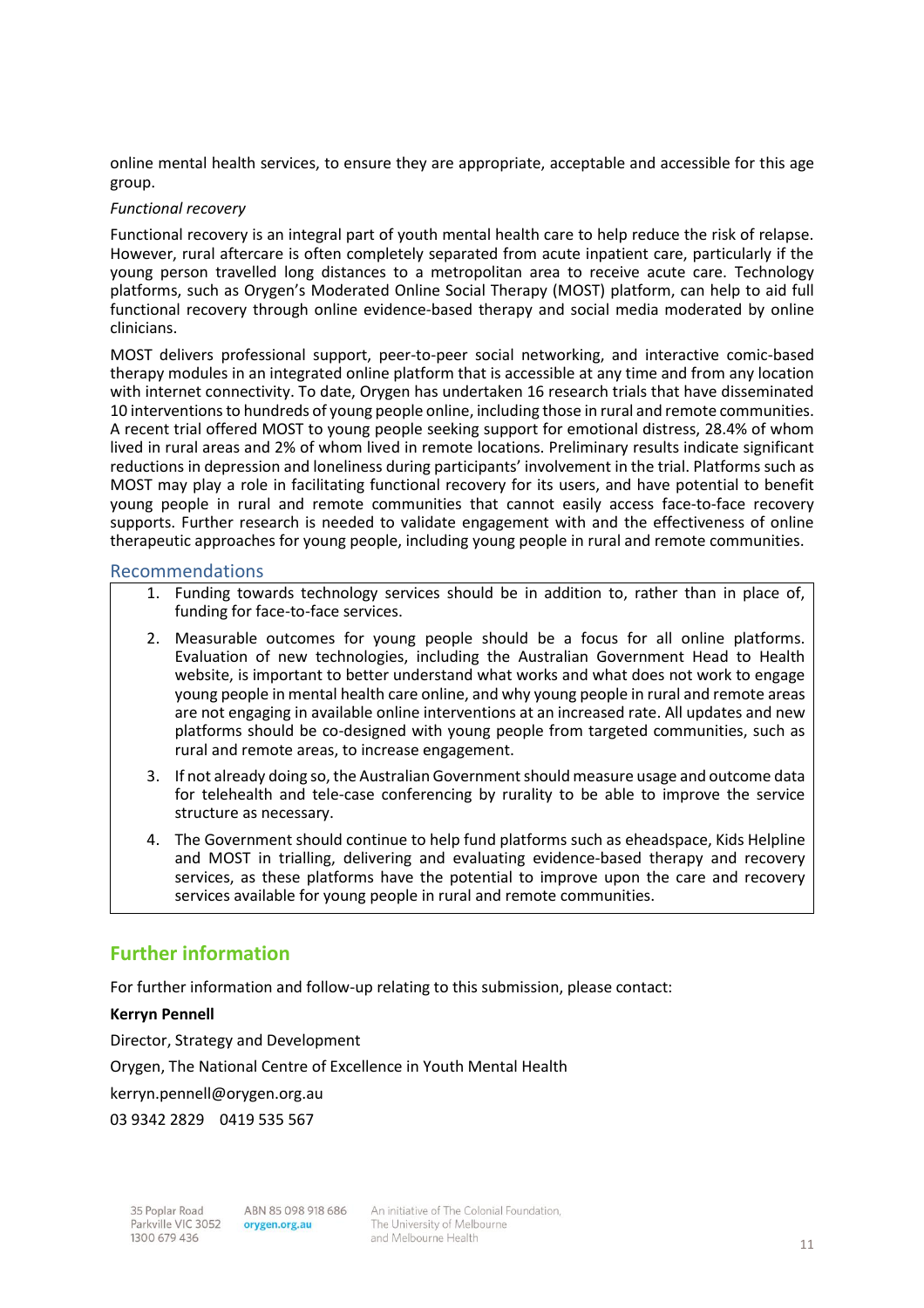# **References**

1. Lawrence D, Johnson S, Hafekost J, Boterhoven de Haan K, Sawyer M, Ainley J, et al. The Mental Health of Children and Adolescents: Report on the second Australian Child and Adolescent Survey of Mental Health and Wellbeing (Young Minds Matter). Canberra: Department of Health August 2015.

2. Freijser L, Brooks P. Addressing Workforce Challenges for Youth Mental Health Reform. Parkville VIC: Orygen Youth Health Research Centre; 2013 March 2013.

3. Hiscock H, Neely R, Lei S, Freed G. Paediatric mental and physical health presentations to emergency departments, Victoria, 2008-15. The Medical journal of Australia. 2018.

4. National Rural Health Alliance Ltd. The little book of rural health numbers. November 2015 Edition ed2017.

5. Brown A, Rice SM, Rickwood DJ, Parker AG. Systematic review of barriers and facilitators to accessing and engaging with mental health care among at‐risk young people. Asia‐Pacific Psychiatry. 2016;8(1):3-22.

6. Hilferty F, Cassells R, Muir K, Duncan A, Christensen D, Mitrou F, et al. Is headspace making a difference to young people's lives? Final report of the independent evaluation of the headspace program. Sydney: Social Policy Research Centre UNSW; 2015.

7. Rickwood D, Webb M, Kennedy V, Telford N. Who Are the Young People Choosing Web-based Mental Health Support? Findings From the Implementation of Australia's National Web-based Youth Mental Health Service, eheadspace. JMIR Mental Health. 2016;3(3):e40-e.

8. Francis K, Boyd C, Aisbett D, Newnham K, Newnham K. Rural adolescents' attitudes to seeking help for mental health problems. Youth Studies Australia. 2006;25(4):42.

9. Boyd C, Hayes L, Nurse S, Aisbett D, Francis K, Newnham K, et al. Preferences and intention of rural adolescents toward seeking help for mental health problems. Rural Remote Health. 2011;11(1):1582.

10.Robinson J, Bailey E, Browne V, Cox G, Hooper C. Raising the bar for youth suicide prevention. Melbourne: Orygen, The National Centre of Excellence in Youth Mental Health; 2016.

11.Australian Government. 3303.0 - Causes of Death, Australia, 2016. In: Australian Bureau of Statistics, editor. Canberra: Australian Bureau of Statistics,; 2017.

12.Robinson J, Too LS, Pirkis J, Spittal MJ. Spatial suicide clusters in Australia between 2010 and 2012: a comparison of cluster and non-cluster among young people and adults. BMC PSYCHIATRY. 2016;16.

13.Carbone S, Rickwood D, Tanti C. Workforce shortages and their impact on Australian youth mental health service reform. Advances in Mental Health. 2011;10(1):92-7.

14.Australian Institute of Health and Welfare. Allied health workforce 2012. Canberra: AIHW; 2013. Contract No.: no. 5.

15.Australian Institute of Health and Welfare. Mental health services in Australia: Mental health workforce 2018 [updated 3 May 2018. Available from[: https://www.aihw.gov.au/reports/mental](https://www.aihw.gov.au/reports/mental-health-services/mental-health-services-in-australia/report-contents/mental-health-workforce)[health-services/mental-health-services-in-australia/report-contents/mental-health-workforce.](https://www.aihw.gov.au/reports/mental-health-services/mental-health-services-in-australia/report-contents/mental-health-workforce)

16.Repper J, Carter T. A review of the literature on peer support in mental health services. Journal of mental health. 2011;20(4):392-411.

17.Youth Live4Life. FAQs: What is the evidence that the model works? 2018 [Available from: [http://www.live4life.org.au/faqs/.](http://www.live4life.org.au/faqs/)

18.Rickwood D, Telford N, Mazzer K, Anile G, Thomas K, Parker A, et al. Service innovation project component 2: Social inclusion model development study. 2015.

19.South Coast Youth Clinic Partnership. South Coast Youth Clinic Partnership 2018 [Available from: [http://www.southcoastyouthclinics.com.au/.](http://www.southcoastyouthclinics.com.au/)